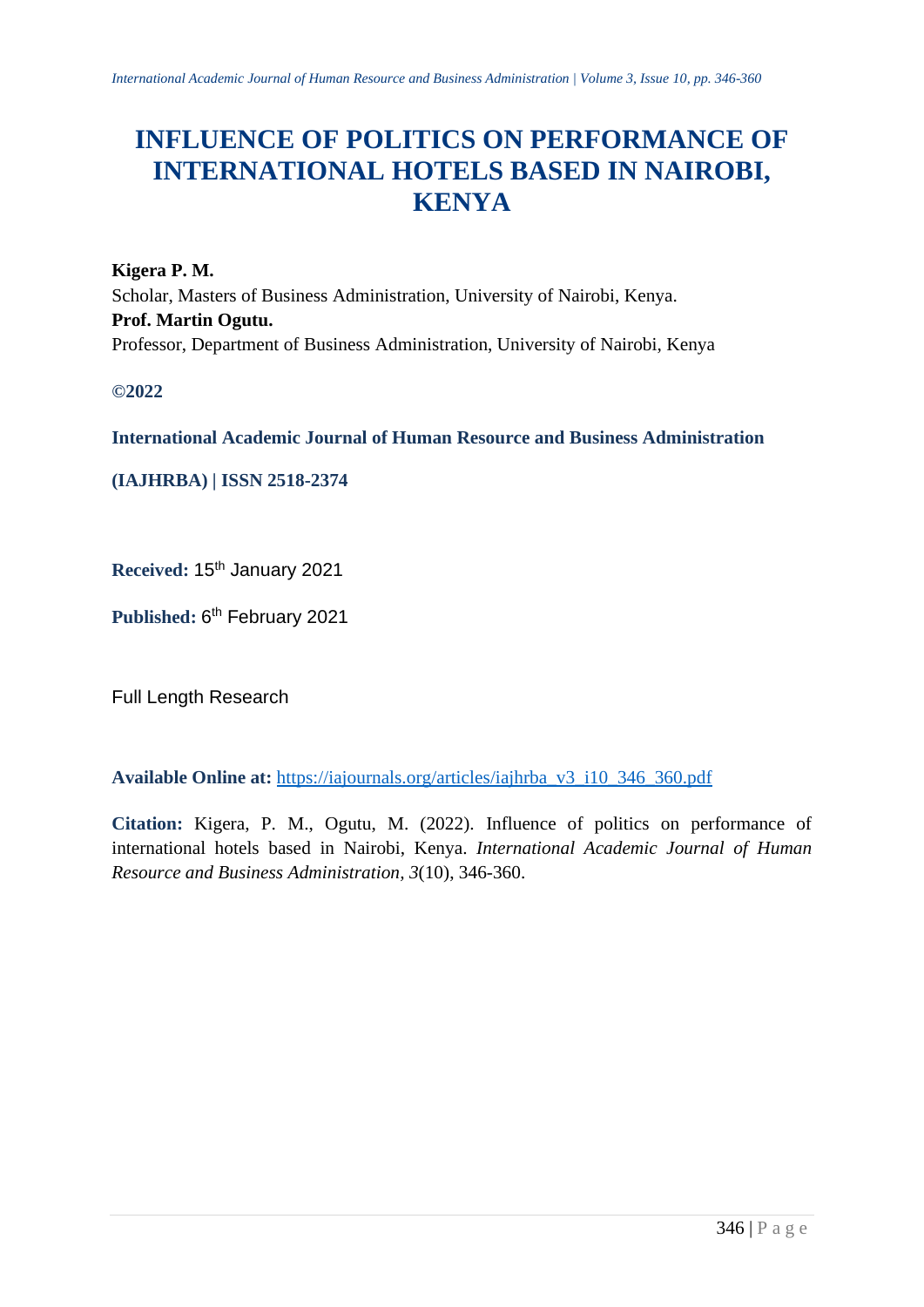# **ABSTRACT**

Organizations respond to the external environment to stay afloat in the everchanging environment that they operate in. One of the environmental factors that most businesses have to deal with is the political environment. Companies have to respond to the environment strategically in order to be sustainable and avoid losses. The election politics and environment in Kenya often affect International Hotel Chains. The factors that have shaped and influenced the country's political environment include consumers, legislation, taxation, infrastructure, power availability, peace and stability; the electoral legislation and administration of justice as well as discipline of law enforcement agencies; the economic impact in terms of taxation, government spending, general demand, interest rates, exchange rates and global economic factors; political and government policy; rapid technological changes that also affect production processes and product innovation in business; among others. The primary objective of this study was to assess the influence of political environment on the Performance of International Hotel Chains in Nairobi, Kenya and develop a framework for the identification of political environmental issues faced by international hotel chains in Nairobi, Kenya. The study collected primary data by use of a questionnaire. Data collected was analyzed through descriptive statistics. The results

concluded that there is a positive influence of each independent variable on dependent variable with the other independent variables held constant. The aim of this study was to establish a comprehensive view of what political environment is and to identify the importance of variables for the decision makers of international hotel firms and experts in this area. The first part of this paper is based on a thorough review of the literature concerning political environment and performance, the importance of political environment in relation to hotel performance and tourism industry, and the way of analysing political environment. Also, the relevance and importance of perception to political environment assessment suggests an ideal methodology for the present study. In the concluding part, application for hotels operating in Nairobi, Kenya will be made. This study determines the major political factors and constraints for international hotel chain development and identified variables which can be utilised by government for eliminating and controlling negative political factors. It is suggested that active involvement of host country government would be necessary' in order to create favourable political environment and promote more foreign investments.

**KeyWords:** External environment, Political environment, Electoral legislation, Government policy, Foreign investments.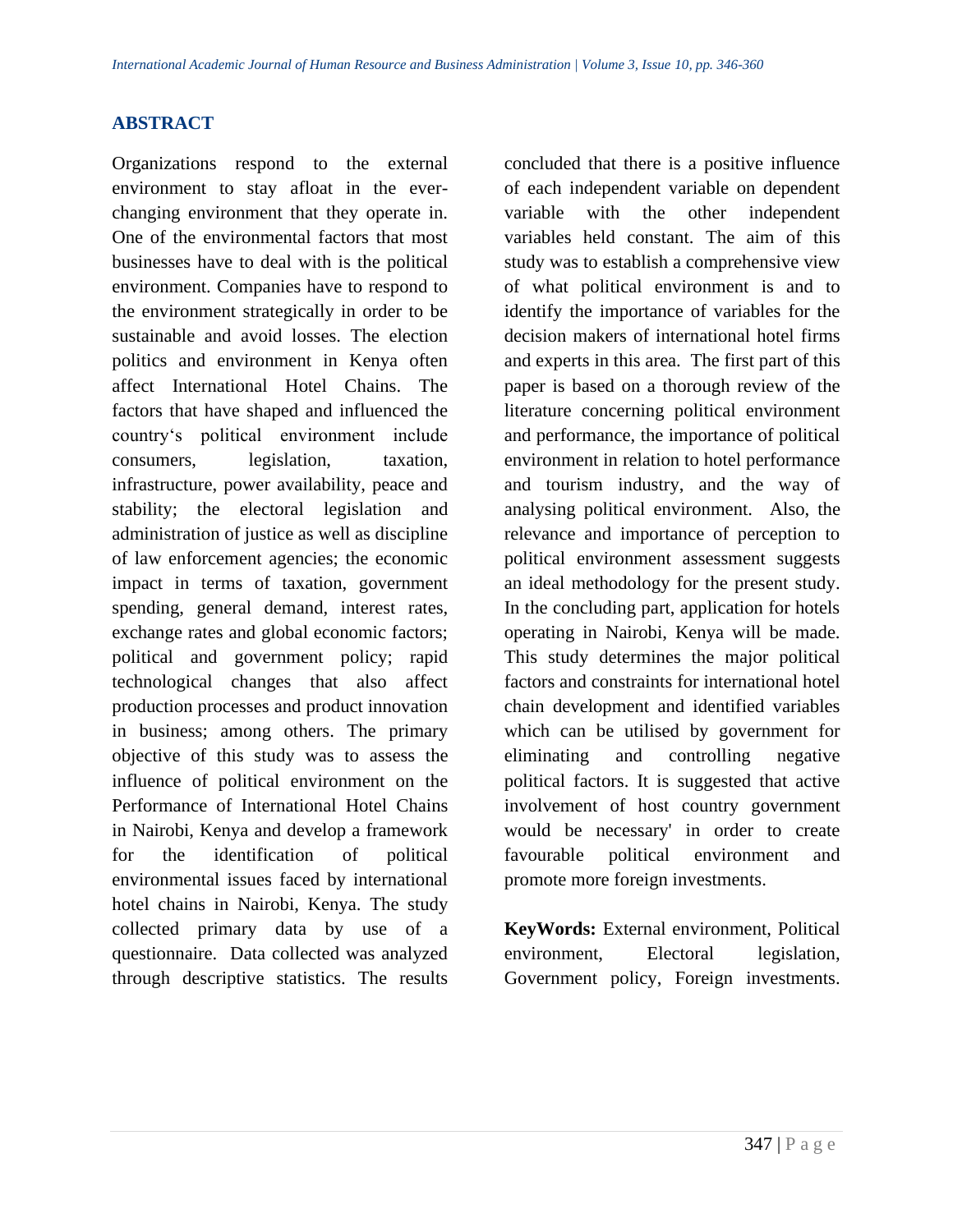## **INTRODUCTION**

Political Environment is defined as the factors that create an Inter-linkage occurring in many ways, for example, political decisions inevitably affect the economic environment. On the other hand, Politicians can influence the pace at which new technologies appear and are adopted. Therefore, political environment 's influence in performance of international business consists of a set of political factors and government activities in a foreign market that can either facilitate or hinder a business' ability to conduct business activities in the foreign market. Nairobi the Capital of Kenya, is a regional commercial hub. The economy of Kenya is the largest by GDP in Southeast and Central Africa. The service industry is also a major economic driver. Kenya is a member of the East African Community. Compared to other African countries, Kenya enjoys relatively high political and social stability.

The external environment is dynamic and ever changing. Organizations respond to the external environment and develop strategies that enable them to survive the ever-changing environment that they operate in (Beck et al., 2010). One of the environmental factors that most enterprises have to deal with is the political environment. Companies have to respond to the environment strategically in order to be sustainable and avoid losses (Johnson et al., 2008; 2005). There is often a high degree of uncertainty when conducting business in a foreign country, and this risk is often referred to as political risk or sovereign risk. The political processes within a country generate laws and regulatory requirements. Companies doing business within that country must follow the laws and comply with the regulations or face legal penalties. Theoretically, the laws and regulations reflect the social values and governmental objectives of the host country. Unsurprisingly, these will vary widely among countries. A complex and dynamic modern environment is inevitably difficult to forecast and the inherent uncertainties can make it highly unpredictable and potentially chaotic (Porter, 1980).

It is important for organizations to anticipate where the greatest threats and opportunities lie at any time in order to focus their attention and resources and initialize strategies to deal with them. Environment is the sum of all forces surrounding and influencing the life and development of a firm. International business environment refers to the forces that foreign firms are likely to encounter in foreign markets. An organization is made up of internal and external environments (Rowe et al., 1994). Internal business environment is made up of forces within the organization that the organization has direct control over e.g. the factors of production and the activities of the organization. The external environment is made of forces over which the management has no control over i.e., uncontrollable forces. These forces include: Financial, Legal, Socio-cultural, Technological, Natural environment and Political forces. According to Walter (2014), the implication of political environment to a business is that the risk emanating from it, is a measure of likelihood that political events may complicate its pursuit of earnings through direct impacts (such as taxes or fees) or indirect impacts (such as opportunity cost forgone). As a result,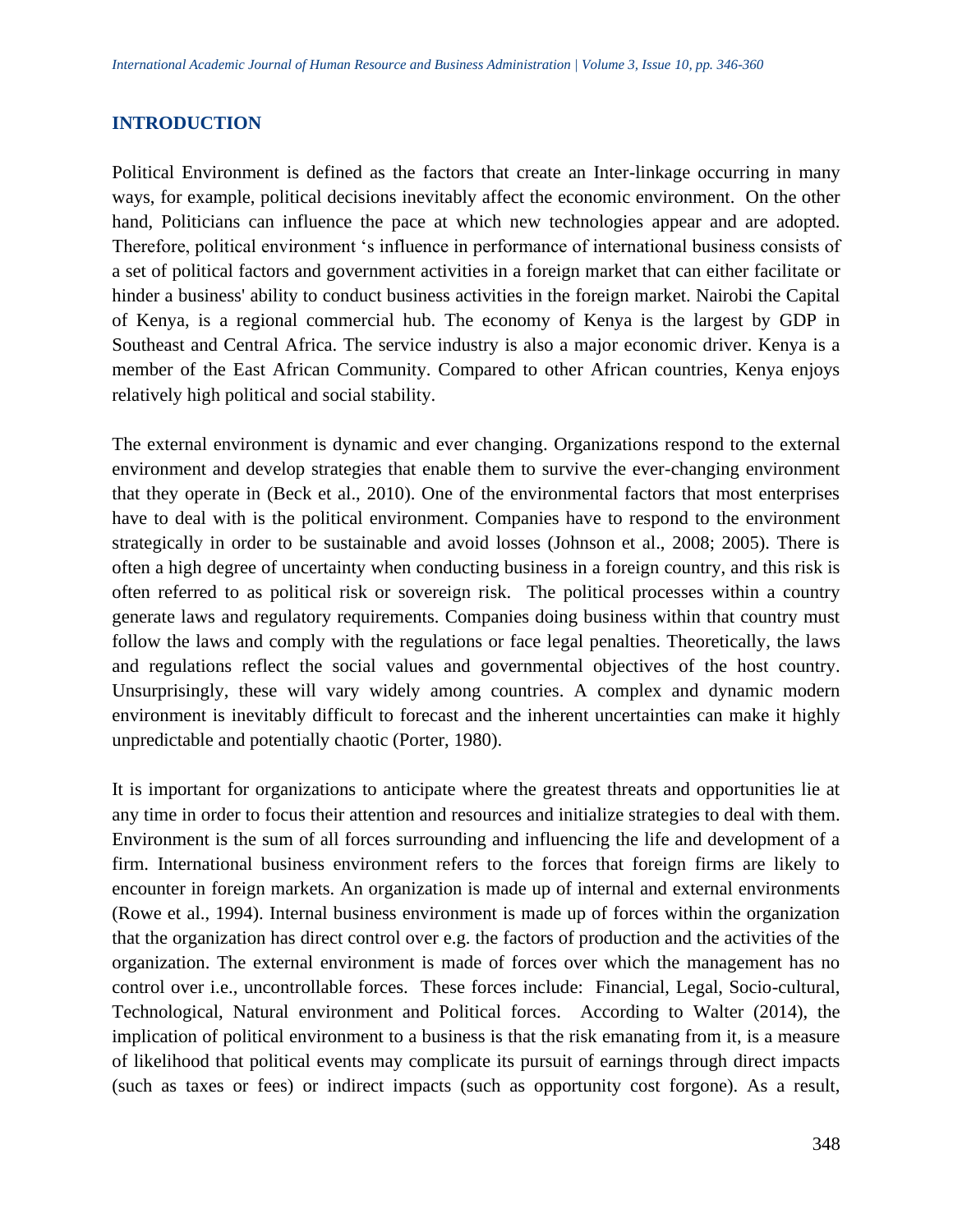political risk is similar to an expected value such that the likelihood of a political event occurring. The political environment is one of the less predictable elements in an organization 's business environment. The fact that democratic governments have to seek re-election every few years has contributed towards a cyclical political environment. The political environment in its widest sense includes the effects of pressure groups who seek to change government policies. Corruption remains a barrier to economic development in many countries. Some companies may survive and prosper by bribing government officials, but the success and growth of such companies is not necessarily based on the value they create for consumers. It is important for organizations to monitor their political environment, because change in this environment can impact on business strategy and operations in a number of ways The stability of the political system affects the attractiveness of a particular national market in that, Governments pass legislation that directly affects the relationship between the firm and its customers, its suppliers and other firms, Governments see business organizations as an important vehicle for social reform.

As defined by Robert Dahl, a political environment is a "persistent pattern of human relationship that involves, to a significant extent, control, influence, power, or authority. The political environment refers to the actions taken by the government, which potentially affect the daily business activities of any business or company. According to the Law Dictionary, such actions occur on a local or international scale depending on the governmental institution's authority. The political system of the country also has an influence on political environments. Political stability is a basic requirement to success regardless of the industry. In hotel industry in particular, political factors can influence the number of visitors, both, tourists and business travelers' visits to a country in direct and indirect ways.The political environment is a key component of the external business environment. The political environment refers to the political situation of a country in which an International Hotel Chain is doing business. It is the government actions which affect the operations of a company or business (Degryse et al., 2009). These actions may be on local, regional, national or international level. Political system, political parties in power, political parties in the opposition, political maturity of the parties, number of political parties, political awareness of people, political stability and the like have great impact on the business environment in a country. The election politics and environment in Kenya Often affect the MNC business. The factors that have shaped and influenced the country's political environment include consumers, households and communities; the electoral legislation and administration of justice as well as discipline of law enforcement agencies; the economic impact in terms of taxation, government spending, general demand, interest rates, exchange rates and global economic factors; political and government policy; rapid technological changes that also affect production processes and product innovation in business; among others. Thus, if banks and financial institutions are effectively and efficiently managed they can enhance a country's business environment and integrity. Such public institutions play a vital role in eradication of corruption through education and adherence to their professional ethics. The political ideology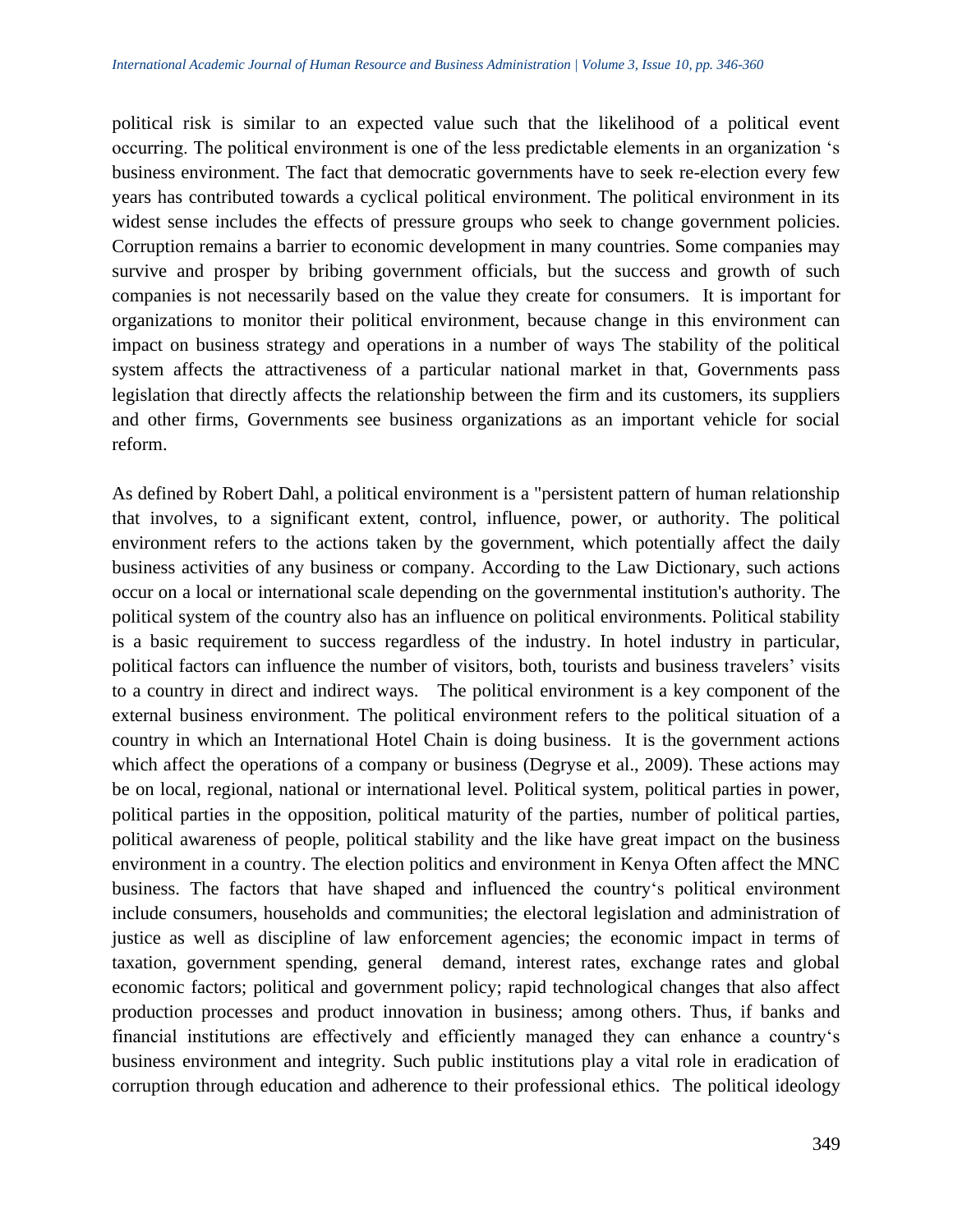in the country also impacts the business environment. Political ideology refers to, the body of ideas, theories, aims and means to execute the ideas adapt the theories and fulfil the aims that constitute a sociopolitical program for action'. A country's ideological leaning may be capitalism, socialism, a mixture or other form. Political environment also affects international markets, which often keep changing from time to time depending on the type of business products as the customers always tend to develop new needs and wants.

Kenya is expected to give 16 new five-star hotels in the next five years raising the country  $\mathsf{\_s}$ hotel rooms by 2,900(Hospitality Outlook 2016 -2020 by PriceWaterHouseCoopers). The completion of the new facilities will increase hotel capacity by 14 per cent. Kenya 's economic growth trend is strong and the planned hotel investment reflects confidence in the country 's growth trajectory, rising middle-class, rapid urbanization, devolution and position as a regional hub for multi-national businesses (PwC Report 2016). Occupancy rates in Nairobi and Mombasa remain high and international companies such as Marriott, Sheraton, Ramda, Hilton Garden Inn, Movepick Hotel and Four Points are planning new hotels in Kenya in the next five years. In 2015, stay nights fell 2.8 per cent, but a 9.1. per cent increase in the average room rate resulted in a 6.1 per cent gain in room revenue. Players say the increase in the average room rate represents a turnaround from recent years. Kenya 's economic growth has been strong, rising 5.6 per cent in 2015. Its largest gain since 2010. There are numerous challenges that an international hotel chain faces when operating in a in a foreign country. The company 's response to those challenges will determine the hotel 's overall success rate. This will in turn directly affect the corporation 's profit levels. The critical issue of this study is to define to what extent the political environment of a country affects the performance of international hotel chains. In order to truly grasp the concept, it is essential for one to value the importance of political environment in regards to performance in the hospitality industry. By understanding the political factor as, each hotel chain develops its own brand name. Proper analysis of political factors will contribute to the development of an efficient performance strategy. The focus of the study is primarily on the hotels operating in Nairobi, Kenya. The study will pick a sample of hotel brands that belong to that have other brands worldwide. International hotels have been constantly coming up with innovative products so as to constantly meet the demands of the customers. Customer satisfaction and retention are critical for international hotels. Kenya 's economic prospects has remained strong with low inflation and stable interest rates, and the shilling also remains fairly stable against major trading currencies, enabling the Central Bank of Kenya (CBK) to lower interest rates and induce increased commercial bank lending to the private sector (World Bank, 2013). Kenya 's foreign exchange reserves stood at US\$5.8 billion and the Nairobi Stock Exchange (NSE) index rose to 14% since the beginning of the year, as domestic and foreign investors flocked into the market for better yields (World Bank, 2013). In order for a country to accumulate foreign reserves authorities have to acquire foreign currency in foreign exchange market (Gonçalves, 2008, p. 5) while (Barnichon, 2008, p. 2) states that due to the fact that low to middle income countries have weak diversified economies. A report by W Hospitality Group says international hotels are expected to grow the country 's bed space by 1,510 in 2017. The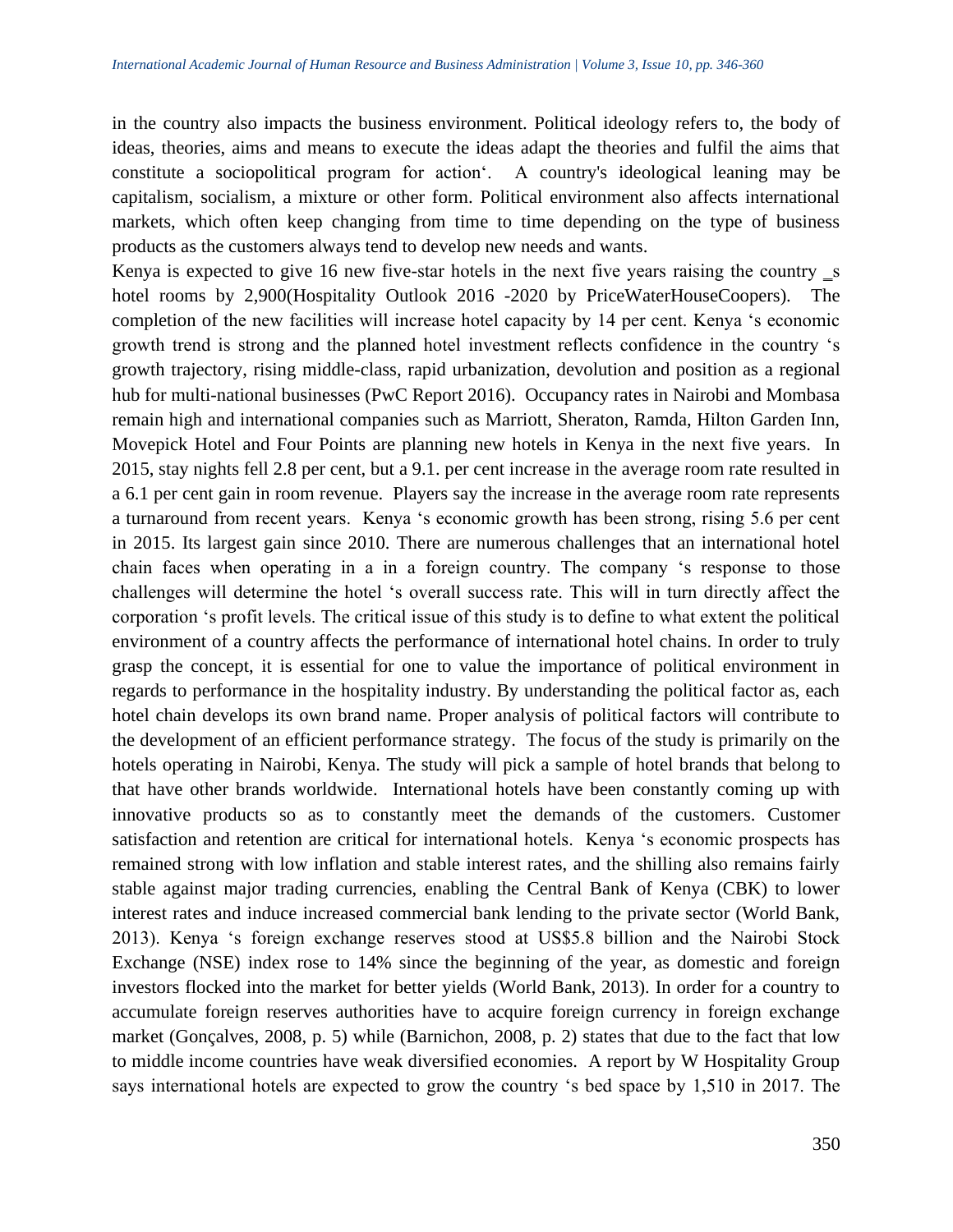Kenyan hotel scene is primed for expansion as global brands and local investors look to capture the growing number of business travelers. According to the report, Kenya recorded the largest growth in planned hotels on the continent at 100 per cent followed by Uganda at 90 per cent. Nairobi was ranked ninth, by the number of rooms with 1,220 units, but lagged behind Addis Ababa in the top 10 cities. Of this figure, states the survey, 70 per cent of the rooms are already under construction with the remaining 30 per cent in the preplanning phase. This means that six of the eight hotels have already broken ground including Radisson Blu, Garden Inn by Hilton, Park Inn by Radisson as well as Pullman 's signed deals in Nairobi, Kinshasa and Addis Ababa are also all on site and are scheduled to open fully by 2017, reads the report. Kenya is a country in the East of Africa with a population of 43 million according to the 2012 World Data Sheet by the Population Reference Bureau (Population Reference Bureau, 2012). It is a very beautiful country known for its wide range of National parks and game reserve. The country is also known for its warm and humid climate along the Indian Ocean coastline and the warm and humid climate around Lake Victoria. Kenya was a British colony that gained its independence in 1963, its capital city is Nairobi. Majority of Kenyans are well-educated with a 70% of the population being under the age of 35 years, and an estimated 50% of people living below the poverty line (US Embassy Nairobi, 2014).

## **Research Problem**

Various studies have been conducted on the relation between business performance and the various environmental factors in a country. These studies have mostly been done with a view to multinational companies from various contexts and perspectives by international researchers, but there are few studies particularly on area of International Hotel chains. Thus, this study will seek to find out the connection between political environment and performance of international hotels in Kenya. Specifically, how does the political environment affect their performance, how do they reorganize and adapt to it and institutionalize it, and how do they develop an organizational learning cycle. It ultimately aims to provide references for improving performance of the hotels in regard to the political environment they find themselves operating in. Therefore, ideas have not been formed as to what is the current research trend of international hotel chains in Kenya as a major tourism support link and economic hub of the larger East Africa region or if there are any gaps between them that could be fulfilled by further study.

This research investigated and analyzed the political environment in Kenya and its effect on multinational hotel chains operating here. The global environment, within which international businesses compete, is increasingly more competitive. In a bid to sustain and gain market share, companies are devising strategies aimed at counteracting competitors, spurring growth and ensuring that the companies remain market driven. It is therefore of great importance that the hotels engage in various strategies to ensure that the targeted results are achieved. Various studies have been carried out in relation between international businesses 'performances and the political environment. This study aims at establishing and identifying the possible factors and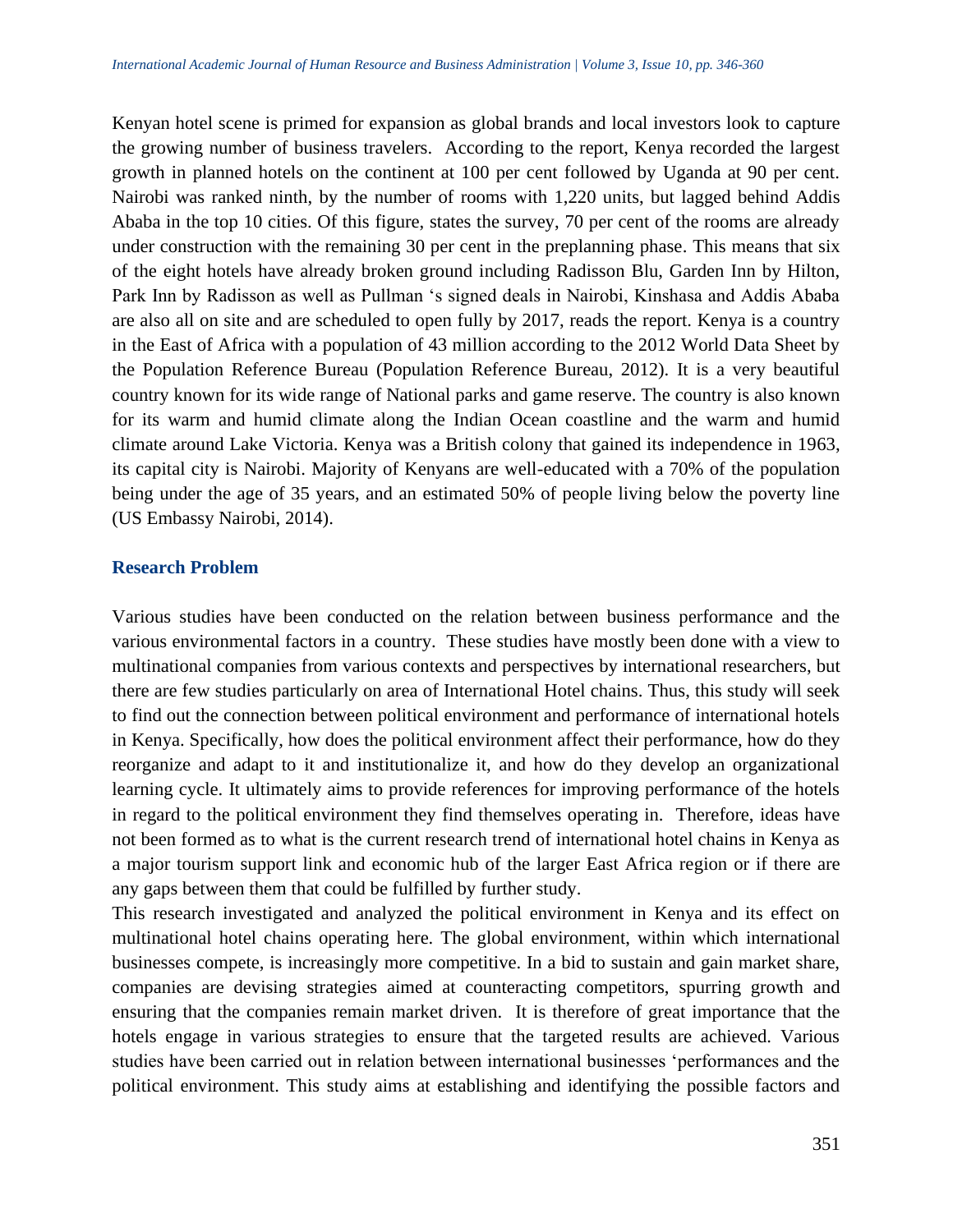possible solutions to them. This research will thus endeavor to find out the impact as well the influence of political environment on performance of international businesses based in Kenya with specific interest on the Hospitality Industry in Kenya. It is worth noting that the investor mindset or the perception of the investor towards a country's investment climate influences the choice of the investment destination (Cole, 2007). However, though numerous studies have been carried out focusing on investment destination competitiveness (such as: Schoeman et al., 2000; Asiedu, 2002; UNCTAD, 2005b and 2008), many of these studies have tended to concentrate on the foreign direct investment (FDI) with no focus on domestic investors. Secondly these studies have been carried out across several countries usually employing comparative analysis, devoid of an in-depth country-specific analysis; and thirdly, many of these studies have concentrated on the general economy with few considering the flow of investment within the tourism industry in particular (for instance, UNCTAD, 2005b, 2006, and 2008). In the light of the aforementioned limitations, this study sought to explore on the determinants of tourism investment destination choice and critically examine the perspectives of the hotel investors on Kenya's competitiveness as an investment destination. This was considered instrumental in informing Kenya's tourism investment promotion initiatives as the government strives to position tourism as a leading economic sector. In this sense, it would be of great interest to determine the most recent trends in international hotel operating in Kenya and seek potential gaps that may lead to further research ideas. Most of the literature the present author identified was articles that assessed the performance of the hotels on specific perspectives (e.g., knowledge management, consumer behavior, finance and others). There is a lack of empirical research specific to Kenya that analyses the effect that political risk has had on exchange rates over the long term. This research therefore aims at filling this knowledge gap by answering the research question of what effect political risk has on exchange rates in Kenya. Investigated the notion of political environment and global hotel brand in Kenya per se.

#### **Theoretical Literature Review**

All organizations operate in an environment. The external environment of an International Hotel Chain is made up of other organizations and people with whom the hotel trades and interacts with. The external environment includes suppliers, clients and competitors. All organizational functioning is seen as resulting from organization 's interdependence with its environment.

International Hotel Chains operate in complex political, economic, sociological, technological, ecological and legal environment across the world. Changes in the external environment of International Hotel Chains have adverse effects on them given that they operate in different external environments around the globe. Political, Ecological, Social, Technological & Legal (PESTEL) analysis is often carried out by managers to enable them develop more informed and long-term strategies and plans (Johnson & Scholes, 2008 The operating environment comprises of factors that influence a firm 's immediate competitive position, customer profile, suppliers,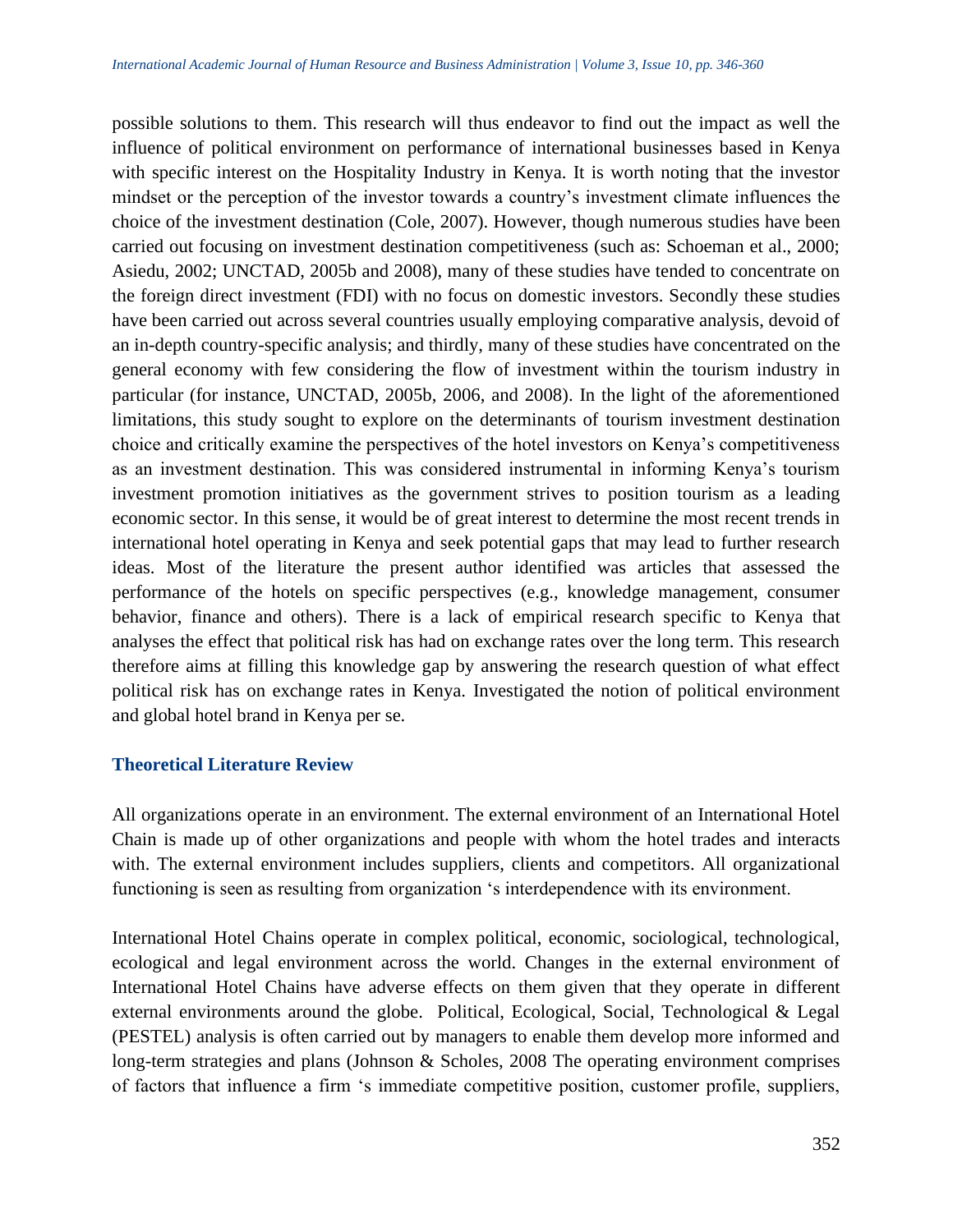creditors and the labour market. Factors that more directly influence a firm's prospects originate in the study will be based on the following theories;

# **New Trade Theory (NTT)**

This theory suggests that a critical factor in determining international patterns of trade are the very substantial economies of scale and network affects that can occur in key industries. These economies of scale, and network effects, can be so significant that they outweigh the more traditional theory of comparative advantage. In some industries, two countries may have no discernible differences in opportunity cost at a particular point in time. But, if one country specializes in a particular industry then it may gain economies of scale and other network benefits from its specialization.

Another element of new trade theory is that firms who have the advantage of being an early entrant can become a dominant firm in the market. This is because the first firms gain substantial economies of scale meaning that new firms can't compete against the incumbent firms. This means that in these global industries with very large economies of scale, there is likely to be limited competition, with the market dominated by early firms who entered, leading to a form of monopolistic competition. This means that the most lucrative industries are often dominated in capital intensive countries, who were the first to develop these industries. Therefore, being the first firm to reach industrial maturity gives a very strong competitive advantage. (Some may say unfair advantage) New trade theory also becomes a factor in explaining the growth of globalization. It means that poorer, developing economies may struggle to ever develop certain industries because they lag too far behind the economies of scale enjoyed in the developed world.

# **The Theory of Comparative Advantage**

The benefit or advantage of an economy to be able to produce a commodity at a lesser opportunity cost than other entities is referred to as comparative advantage in international trade theory. The principle of comparative advantage is fundamental to determination of the pattern of trade among nations. David Ricardo was the economist who coined this term. Opportunity cost, stated briefly, is the benefit foregone for undertaking an activity. So, if a country has a lesser value for its resources in the alternative use, it can most efficiently employ resources in this activity. This is what comparative advantage means.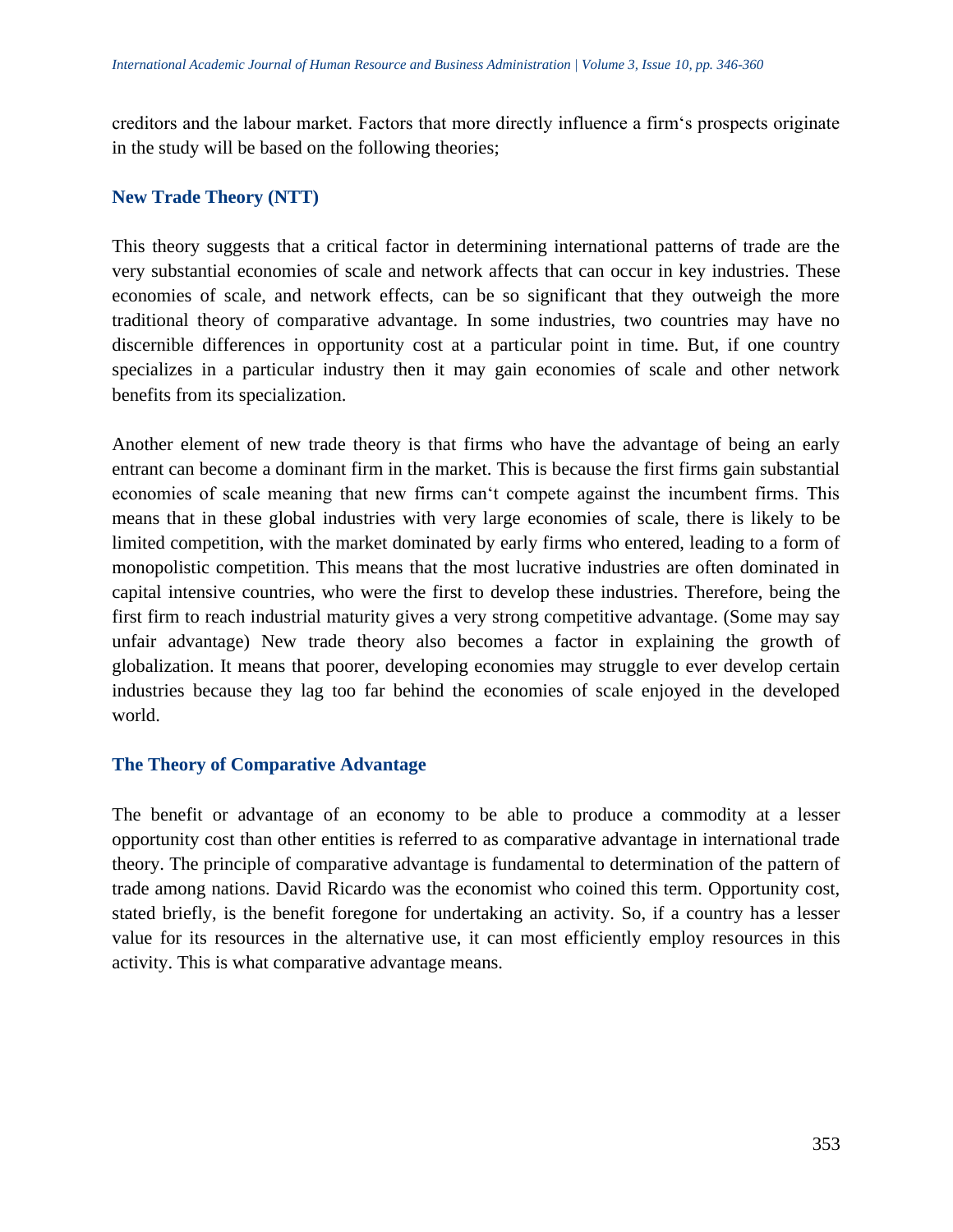#### **Leontief Paradox Theory**

This theory considered that a country will tend to export those commodities which use its abundant factors of production intensively and import those which use its scarce factor intensively. This theory is also known as the Heckscher-Ohlin theory and it further states that each country exports the commodity which intensively uses its abundant factor. The HO theory was generally accepted on the basis of casual empiricism. Moreover, there wasn't any technique to test the HO theory until the input-output analysis was invented. The first serious attempt to test the theory was made by Professor Wassily W. Leontief in 1953. Leontief reached a paradoxical conclusion that the US—the most capital abundant country in the world by any criterion—exported labor-intensive commodities and imported capital- intensive commodities. This result has come to be known as the Leontief Paradox Leontief took the profession by surprise and stimulated an enormous amount of empirical and theoretical research on the subject.

#### **Research Methodology**

This section presents a detailed assessment of the various methods employed during this study. The research methodology includes a careful description of the approach and design used to conduct the research, methods for data collection and data analysis. It will explain the research design, the target population, the sampling method, data collection instruments and the method of analysis. The information collected from various sources e.g published works reviewed in Literature review was used to create a data file that was used to help answer some of the research questions. The two variables were operationalized through a statistical method.

The relationship between the two variables i.e., politics and performance of International Hotel Chains were compared. A sample size was determined using proportion and standard deviation methods to accurately determine the right sample size needed to make data collection statistically significant. The standard deviation was useful for determining dispersion of data points. The study sought to examine the effect of Political Environment on performance of International Hotel Chains in Nairobi, Kenya. In order to establish the influence of the external environment on the performance of international hotel chains, a cross-sectional design was preferred in this study to obtain comparative data from a cross section of the hotels listed in this study, with particular focus on those operating in Nairobi, Kenya and have other branches in cities in other countries. This research design also portrayed the characteristic of a population (Chandran,2004). In this type of research design, either the entire population or a subset thereof is selected, and from these individuals, data is collected to help answer research questions of interest. In this particular study, a subset population will be selected.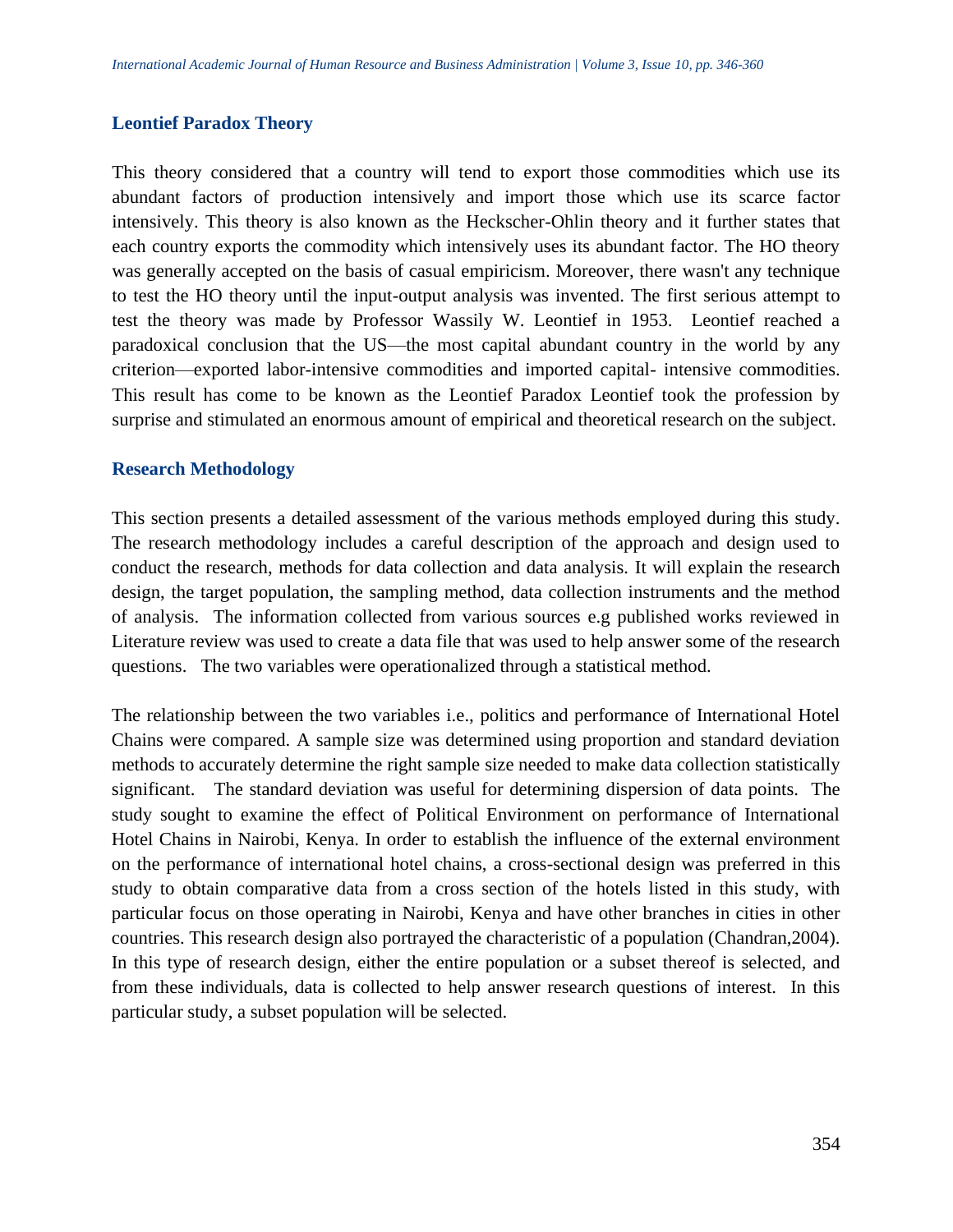#### **Population of Study and Sampling Technique**

Population of study refers to the entire group of individuals or objects from which the study seeks to generalize its findings (Cooper and Schindler, 2008). Based on this definition, the population from which the conclusion for the study was made included several international hotel chains specifically those hotels that operate both locally and internationally. Stratified sampling was used for this study and the sampling was done using the Stratified random where the total population of 100 hotel was divided into subgroups according to their rating i.e., 5-star, 4 star and finally 3 stars. From each of the subgroup of stratum, 5 hotels i.e., 5 hotels from 5-Star rating, 5 hotels from 4-Star rating and 5 hotels from 3-Star rating were selected. Therefore, for this study 15 hotels were selected from a total population of 100 hotels. The respondents were the Operational Managers, executive officers and supervisors of the sampled hotels.

## **Data Analysis**

Statistics helped turn quantitative data into useful statistics to summarize the data, describing patterns, relationship and connections. Statistics can be descriptive or inferential. Descriptive statistics helped to summarize data whereas inferential statistics was used to identify statistically significant differences between groups of data. The researcher upon receiving questionnaires from respondents processed and analyzed the data in accordance with the research plan. Data processing implies editing, coding, classification and tabulation of collected data (Kothari, 2004). Data analysis involves reducing accumulated data to manageable size, developing summaries, looking for patterns and applying statistical analysis techniques. Thereafter, the data was analyzed using descriptive statistics and in particular, using the mean as a measure of central tendency.

## **Results**

The study sought to establish the information on the respondents used by the study with regards to the job designation, level of education and duration of service in the International Hotel Chain. The study sought to enquire on the number of years the respondents had been employed in the International Hotel Chain. According to table 8.2 above 30% of the respondents stated that they had served for a period of between 11-15 years, 25% for a period of over 20 years, 20% for a period of 15-20 years, and 15% for a period of 6-10 years while 10% had served for a period of 5 years and below. Number of years the respondents had been employed is important in this study which aimed at examining the impact of political environment on performance of International Hotel chain.

## **Political Environment**

The political environment is a key component of the external business environment. The political environment refers to the political situation of a country in which an International Hotel Chain is doing business in.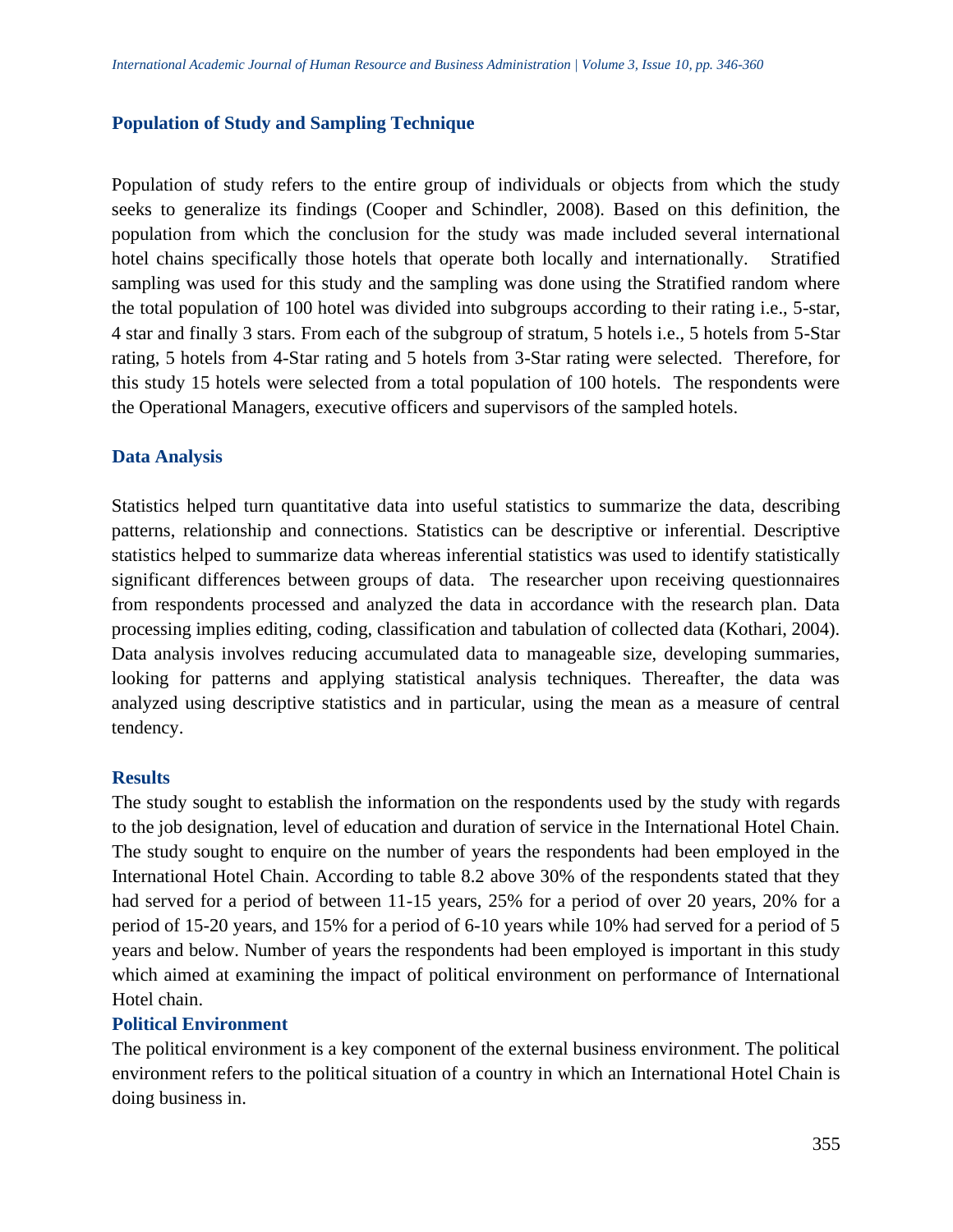#### **Political Environment in Kenya**

The respondents were asked to describe the political environment in Kenya. The respondents indicated that the political environment in Kenya was stable although a moderately high number described the political environment for the last two general elections (2008 and 2013) as being very uncertain and risky.

## **Bed Occupancy Rate**

The respondents were required to state the bed occupancy rate in relation to the political season i.e., during election period. According to the respondents, majority (70%) indicated that the room occupancy during election time was below 50%. 25% stated that the bed occupancy was over 50%, while only 5% stated that the bed occupancy rate was 100%. The cycle of the occupancy emphasizes the impact that political environment had on the International Hotel Chain's performance.

## **Political influence on Hotel Growth**

The study asked the respondents whether they had experienced growth in consideration of political implications. The respondents indicated that the political environment had a role to influence business.

#### **Impact of political environment**

|                                                                      | <b>Mean</b> | Std.             |
|----------------------------------------------------------------------|-------------|------------------|
|                                                                      |             | <b>Deviation</b> |
| Presence of quality political in Kenya                               | 4.2485      | 1.37207          |
| The Tele-communication facilities of Kenya and how it safeguards     | 4.0882      | 1.37964          |
| their investments.                                                   |             |                  |
| Kenya 's taxation, quality labour and access to capital innovation,  | 3.9242      | 1.37000          |
| environmental regulations                                            |             |                  |
| Ease of land acquisition, bureaucracy, suppliers, service providers, | 4.21818     | 1.50944          |
| stability and political system                                       |             |                  |
| Crime free political environment in Kenya, corruption in government, | 4.1515      | 1.34910          |
| security, power availability, government support                     |             |                  |
| The political environment in the country allows industry support     | 4.2764      | 1.39058          |
| bodies                                                               |             |                  |
| The government ease of opening business                              | 4.0382      | 0.7296           |

According to the table above, majority of the respondents to a great extent were affected by that the International Hotel Chain by a mean score of 4.2818, that the political environment in the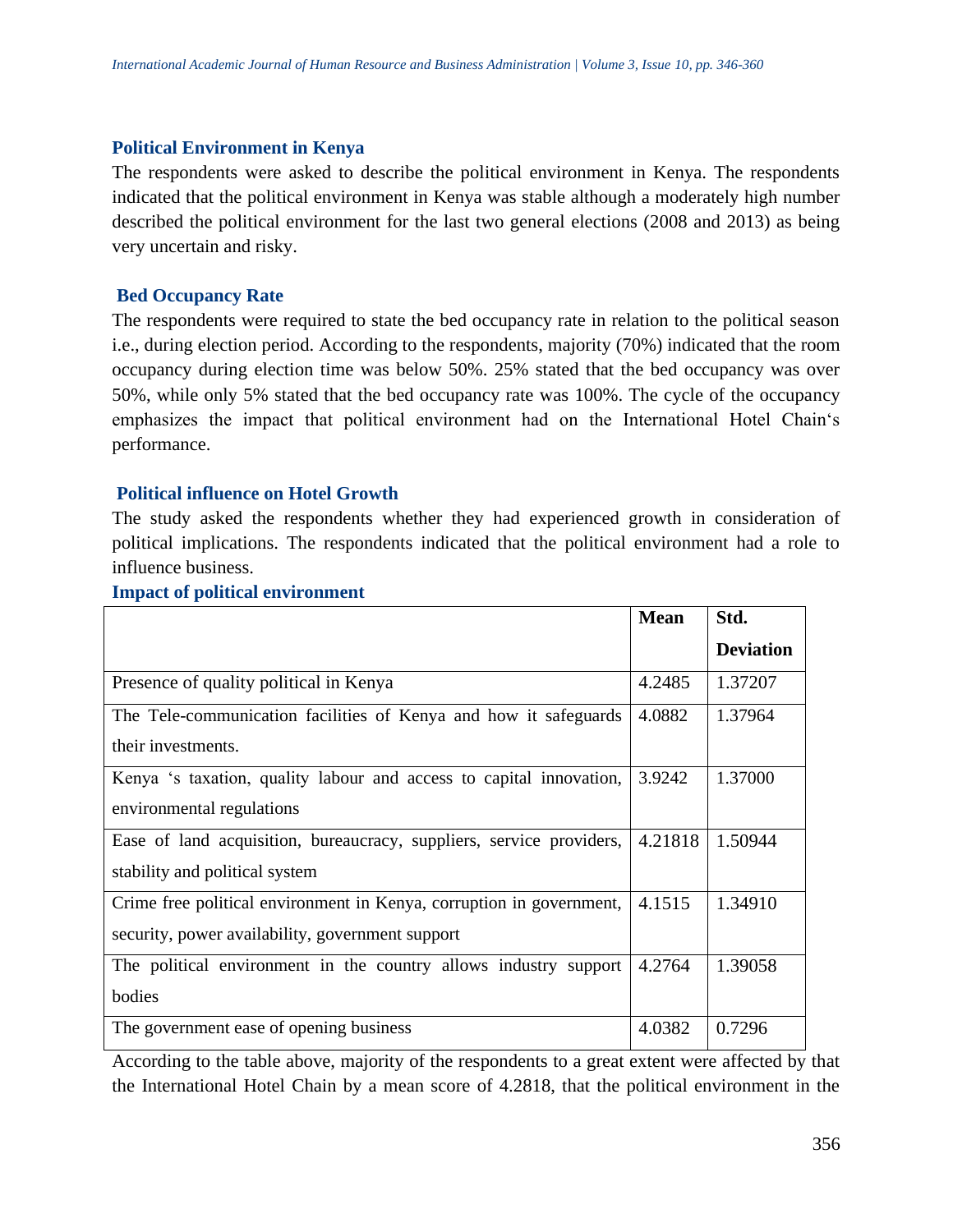country allows International Hotel Chain market their products and services freely as illustrated by a mean score of 4.2764 and that the political structure and nature in Kenya is conducive for carrying out business as clearly illustrated by a mean score of 4.2485. The respondents also strongly agreed that the political environment in Kenya allows firms to open offices, manufacturing plants or service centres anywhere in the country as clearly indicated by a mean score of 4.1515.

# **Conclusion**

This study focused on impact of political environment on the performance of International Hotel Chain in Kenya. In line with the findings the following conclusions are drawn; that the political environment in the country allows hotel chains market their products and services freely; that the political structure and nature in Kenya is conducive for carrying out business; that International Hotel Chains' relations with the host country is cordial and good; the government policies and legislation protects businesses and safeguards their investments and that the government allows easy access to raw materials required for businesses to operate. Political factors are not only determinants which wholly decide performance of International Hotel Chains. Many studies reports that political, as well as economic stability are necessary conditions to impact performance of International Hotel Chains. However, many studies have found the correlation between political factors and business performance. Especially, accurate political risk evaluation is more important concern for unstable developing countries. Some factors which influence a country's political risk cannot be adjusted at all. However, some of factors which decide a country's political risk can be changed in order to lower political risk. If a country does not confront its political problems, it is obvious that the country will be excluded in the list of future investment plan of multinational hotel chains

## **Recommendations**

The study proposes that a similar study be undertaken focusing on response strategies adopted by International Hotel Chains and the level of success experienced by such businesses in dealing with changes in other factors of external environment. The study established that political environment influenced the overall performance of the hotel chains. The study recommends than hotel chains should seek to improve on its interest and participation in political issues of the country so that to ensure the various political policies are beneficial to the business. Proper terms should be agreed upon to ensure sustainable quality service delivery. Further, hotel chains should continuously evaluate the levels of service being delivered by the government so as to ensure that the services are being delivered according to the agreements between the hotel chains and the government.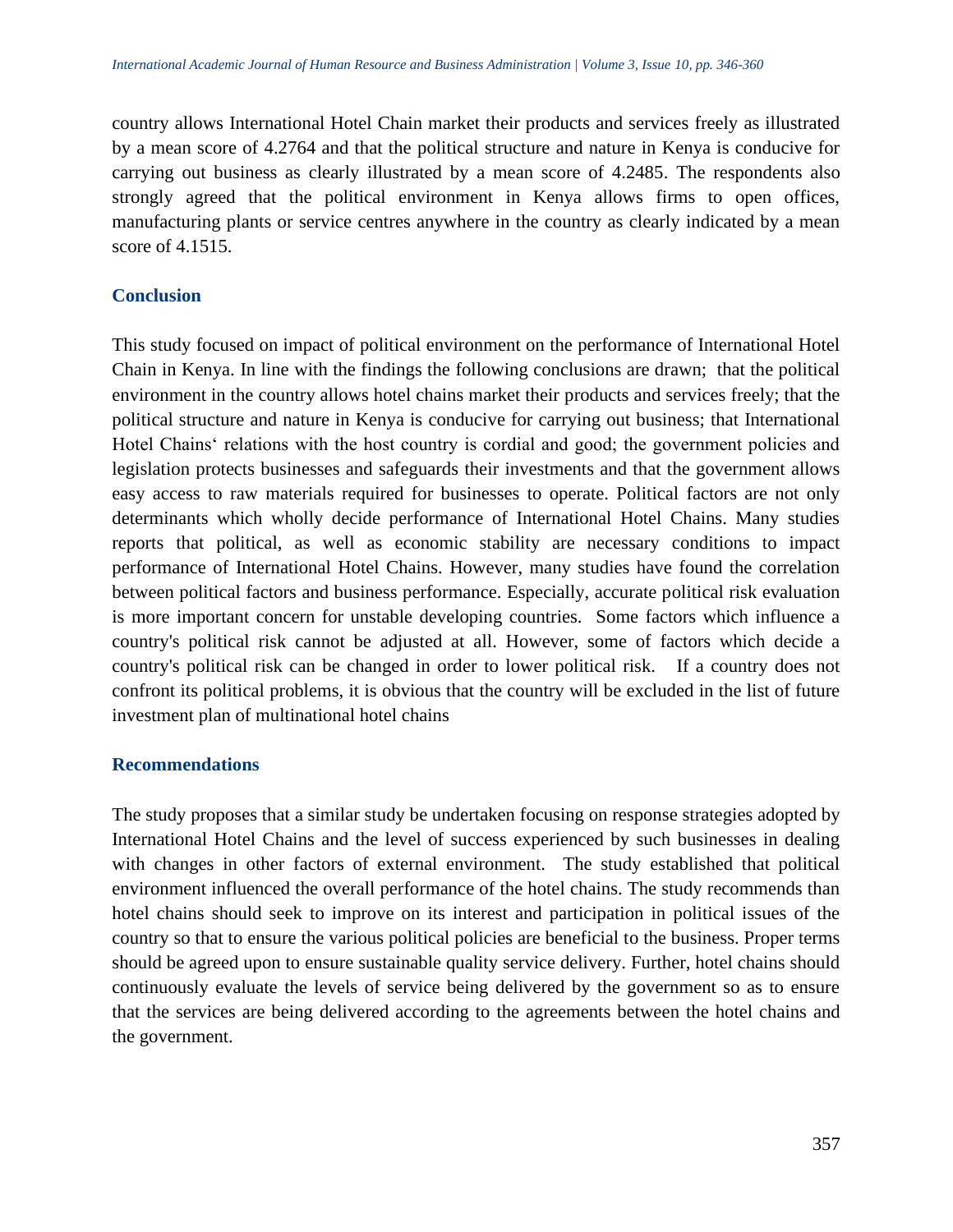#### **REFERENCES**

- Arthur A. Thompson, Jr, A.J. Strickland III, & John E. Gamble (2008). *Crafting and Executing Strategy, the quest for competitive advantage* 16th edition McGraw-Hill Irwin.
- Babajide, A. (2011). Effects of Microfinancing on Micro and Small Enterprises (MSEs) in Southwest Kenya. *Interdisciplinary Journal of Contemporary Research in Business*, *2*(2),  $25 - 27$ .
- Bartai, J. (2014). Perceived Extent of Adoption of Human Resource Information Systems on Performance of Public Universities in Kenya. *International Journal of Business and Management*, *1*(1), 10–16.
- Chemwei, B. (2014). Factors that Impede the Implementation of Strategic Plans in Secondary Schools in Baringo District , Kenya. *International Journal of Humanities and Social Sciences*, *4*(5), 114–120.
- Donald, [R. Cooper,](https://www.google.co.ke/search?tbo=p&tbm=bks&q=inauthor:%22Donald+R.+Cooper%22) P. [& Schindler,](https://www.google.co.ke/search?tbo=p&tbm=bks&q=inauthor:%22Pamela+S.+Schindler%22) S [\(](https://www.google.co.ke/search?tbo=p&tbm=bks&q=inauthor:%22Pamela+S.+Schindler%22)2008). *Business Research Methods*(10<sup>th</sup>edition) McGraw-Hill
- Olalo, E. A. (2013) *Strategic Business Networking and Competitive Advantage* In Large International hotels in Kenya, unpublished MBA project: University of Nairobi.
- Gareth R. J. & Jennifer M. G. (2011). *Essentials of Contemporary Management* (4<sup>th</sup>edition) McGraw-Hill Irwin
- Gathirua, R. (2013). Competitive Strategies Adopted by Cosmetic Business Within Nairobi Central Business District. *Ivey Business Journal*, *4*(3), 12–19.
- Gitau, A. (2014). Agency Banking and Operational Performance of Commercial Banks in Kenya. *International Journal of Business and Social Research*, *2*(3), 17–25.
- Barney, J. B., & Hesterly, W. S. (2008). *Strategic Management and Competitive Advantage Concepts and Cases* (2<sup>nd</sup> edition) Pearson Prentice Hall
- Johnson, F. & Scholes, W. (2005). *Exploring corporate strategy* (7th edition) Pearson Educational Publisher
- Massie, J. L. (2010). *Essentials of Management* 4<sup>th</sup> edition PHI Learning Private Limited
- Jepchumba, N. (2013). Effects of Strategic Change on Performance of Deposit Taking Savings and Credit Cooperative Societies (SACCOs) in Nairobi County. *Journal of Emerging Issues in Economics, Finance and Banking (JEIEFB)*, *2*(2), 6–10.
- Kairu, M. M. (2013). Effect of Strategic Responses on Kenya Revenue Authority Operational Performance. *International Journal of Business, Humanities and Technology*, *2*(2), 10– 16.
- Kamonzo, J. (2011). A Survey of the Effects of Competitive Strategies on Performance of Veterinary Pharmaceutical Hotels in Nairobi County, Kenya. *International Journal for Management Science and Technology*, *2*(1), 27–29.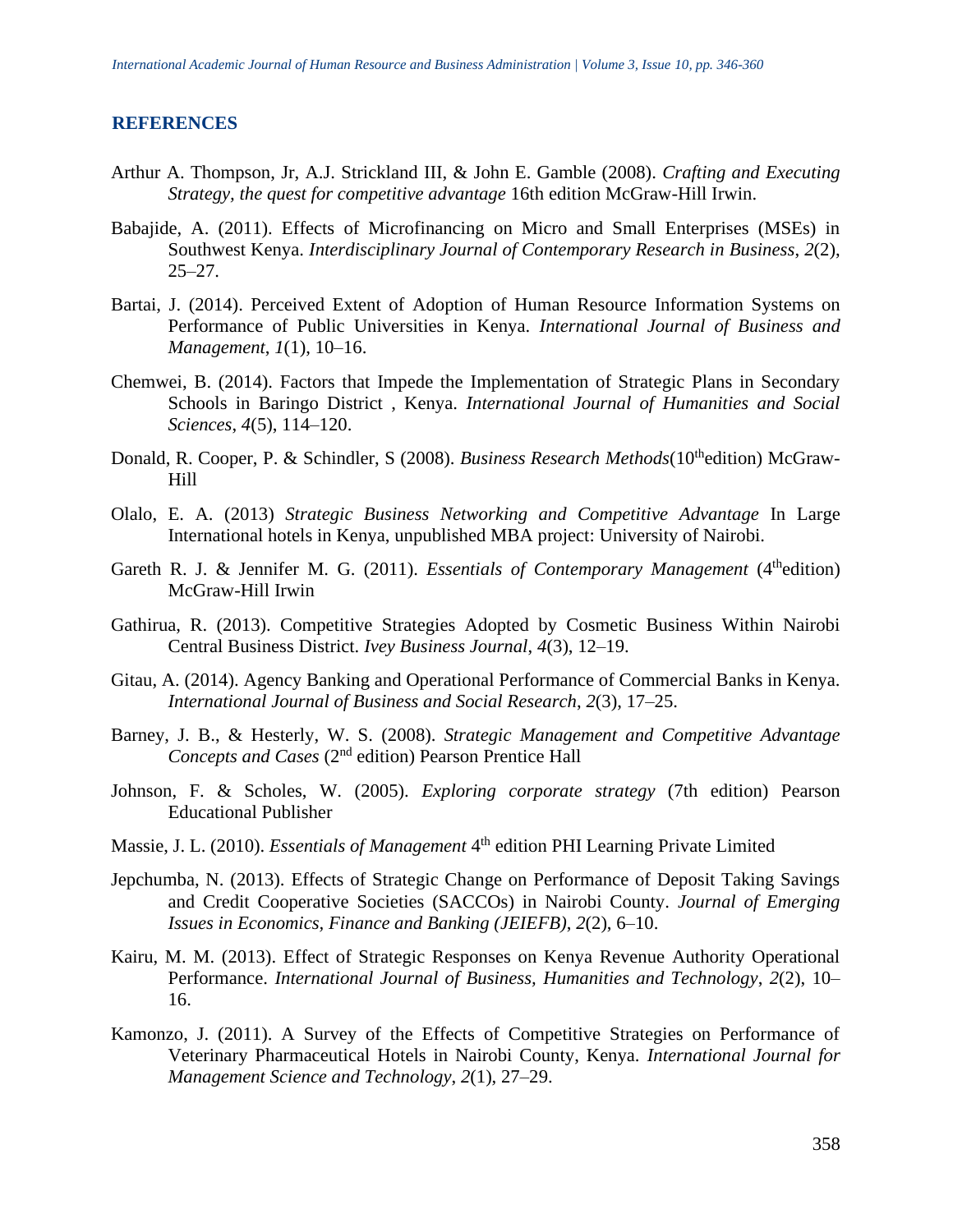- Karumbi, P. (2013). Investigation of Challenges Facing Accessibility of Credit from Commercial Banks for Financing Agricultural Sectors in Kenya: (A Survey of Commercial Banks in Nyeri County). *Journal of Management and Business Studies*, *2*(3), 75–80.
- Kasina, N. (2012). Strategic Alignment as a Source of Competitive Advantage at Equity Bank Limited. *Journal of Management Research*, *2*(3), 17–24.
- Kavoo, A. (2013). The Effect of Outreach on the Growth of Microfinance Institutions in Nakuru County. *International Journal of Economics and Finance*, *3*(2), 25–27.
- Kulundu, L. (2014). Challenges of Procurement Strategy Implementation among Road Agencies in Kenya. *International Journal of Business, Humanities and Technology*, *1*(2), 12–21.
- Kuria, M. (2013). Operational Challenges Facing Performance of Thermal Power Plants in kenya. *Journal of Small Business Management*, *2*(3), 45–49.
- Mbithi, M. (2014). Transformational Leadership , Organizational Characteristics, Employee Outcomes, Leader-Member Relations and Performance of Universities in Kenya. *International Journal of Business and Social Sciences*, *1*(2), 34–39.
- Mbuuko Donald Kivungi (2013) Factors Influencing Choice of Unrelated Diversification Strategies in the Businesses Industry in Kenya, *unpublished MBA project*: University of Nairobi
- Muia, P. (2012). Influence of Headteachers' Leadership Styles on Pupils' Performance in Kenya Certificate of Primary Education in Mbooni Division, Kenya. *International Journal of Education and Research*, *2*(3), 15–22.
- Mungai, S. (2008). Choice of Stategy in a Competitive Environment Case of Equity Bank. *International Journal for Management Science and Technology*, *2*(3), 25–31.
- Munyaka, S. (2013). Influence of Headquarters' Leadership Styles on Pupils Performance at kenya Certificate of Primary Education at Kathiani District, Kenya. *International Journal of Business, Humanities and Technology*, *1*(2), 26–29.
- Muriithi, G. (2010). Effects of Organizational Structure on Strategy Implementation; A Survey of Commercial Banks in Kenya. *Journal of Business and Management*, *2*(3), 12–16.
- Musya, F. (2013). Strategic Planning and Performance of Audit Hotels in Nairobi County, Kenya. *Journal of Business and Management*, *1*(2), 15–19.
- Muthike, J. (2014). Relationship Between Leadership Style and Performance of Public Secondary Schools in Makueni County, Kenya. *Journal of Business and Management*, *1*(2), 17–24.
- Mutuvi, J. (2013). Factors Affecting the Implementation of Strategic Plans by Non-Governmental Organizations in Nairobi County. *Journal of Small Business Management*, *2*(2), 36–39.
- Mwandebe, C. (2009). An Investigation of Factors that Influence Organizational Transformation within the Commercial Banking Sector in Kenya. *International Journal of Business, Humanities and Technology*, *1*(1), 17–24.